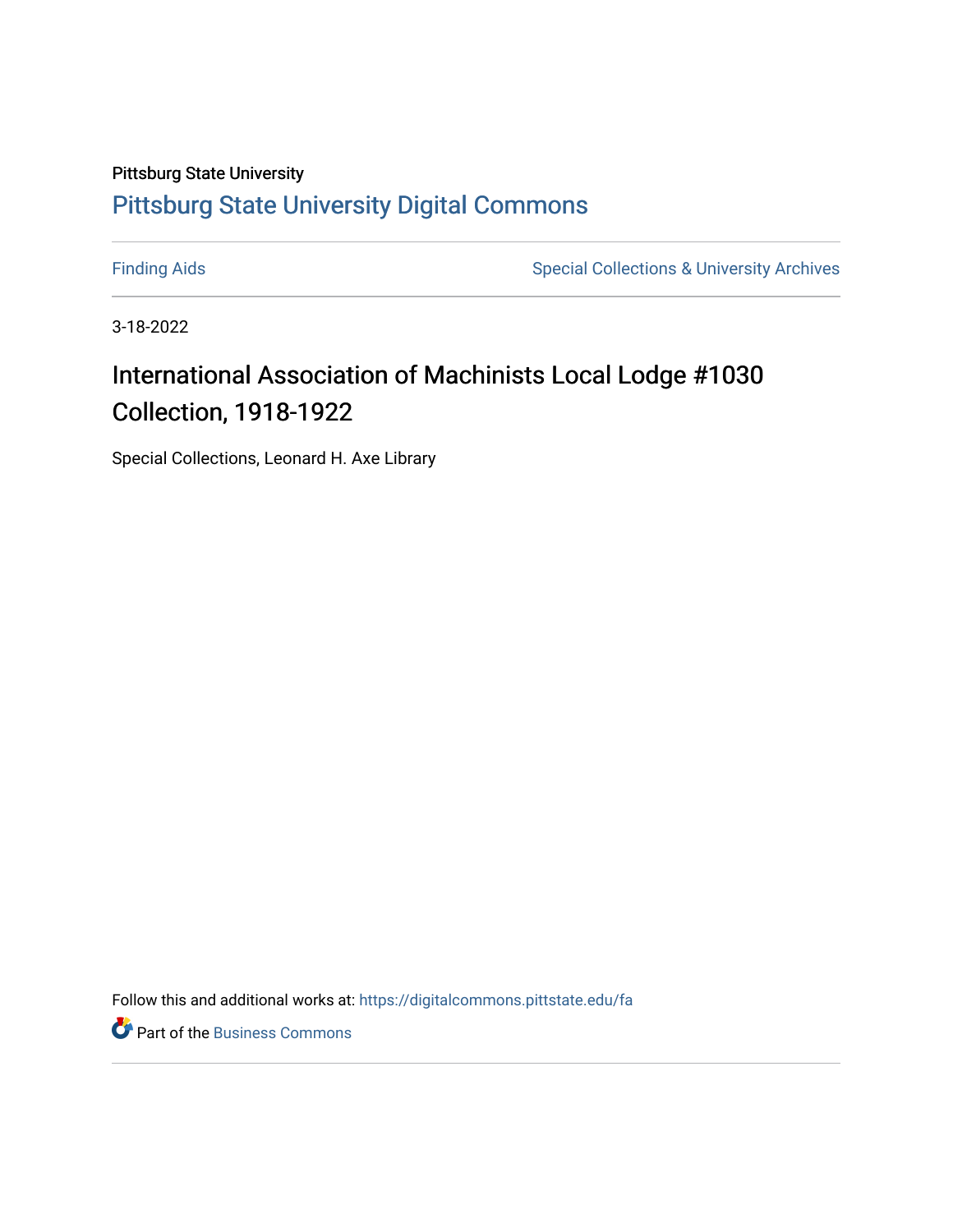**International Association of Machinists, Local Lodge #1030 (Chanute, Kansas) Collection, MS 376**

## **Overview of the Collection**

| <b>Title</b>                                                                                                                                                                                                                                                       | <b>International Association of Machinists Local Lodge</b><br>#1030 (Chanute, Kansas) Collection                                                                                                                                                        |
|--------------------------------------------------------------------------------------------------------------------------------------------------------------------------------------------------------------------------------------------------------------------|---------------------------------------------------------------------------------------------------------------------------------------------------------------------------------------------------------------------------------------------------------|
| <b>Collection Number</b>                                                                                                                                                                                                                                           | MS 376                                                                                                                                                                                                                                                  |
| <b>Creator</b>                                                                                                                                                                                                                                                     | Unknown                                                                                                                                                                                                                                                 |
| <b>Dates</b>                                                                                                                                                                                                                                                       | 1918 - 1922                                                                                                                                                                                                                                             |
| <b>Quantity</b>                                                                                                                                                                                                                                                    | 0.4 Linear feet                                                                                                                                                                                                                                         |
| <b>Summary</b>                                                                                                                                                                                                                                                     | This collection includes correspondence, financial records,<br>meeting minutes, and notes relating to the Local Lodge<br>#1030 of the International Association of Machinists,<br>Chanute, Kansas.                                                      |
| <b>Repository</b>                                                                                                                                                                                                                                                  | Pittsburg State University, Leonard Axe Library, Special<br>Collections & University Archives<br>1701 S. Broadway<br>Pittsburg, Kansas 66762<br>$(620)$ 235-4883<br>speccol@pittstate.edu                                                               |
| <b>Access Restrictions</b>                                                                                                                                                                                                                                         | There are no restrictions and the collection is open for<br>research. Researchers must use the collection in accordance<br>with the policies of the Special Collections & University<br>Archives, Leonard H. Axe Library, Pittsburg State<br>University |
| <b>Languages</b>                                                                                                                                                                                                                                                   | English                                                                                                                                                                                                                                                 |
| <b>Biographical Note</b><br>The International Association of Machinists (IAM) was<br>formed in 1888 in Atlanta, GA. By 1918, IAM had a membership of 331,000. Lodge #1030,<br>named the "Liberty Lodge" was organized on March 20, 1918 in Chanute, Kansas by J.J. |                                                                                                                                                                                                                                                         |

Dowling.